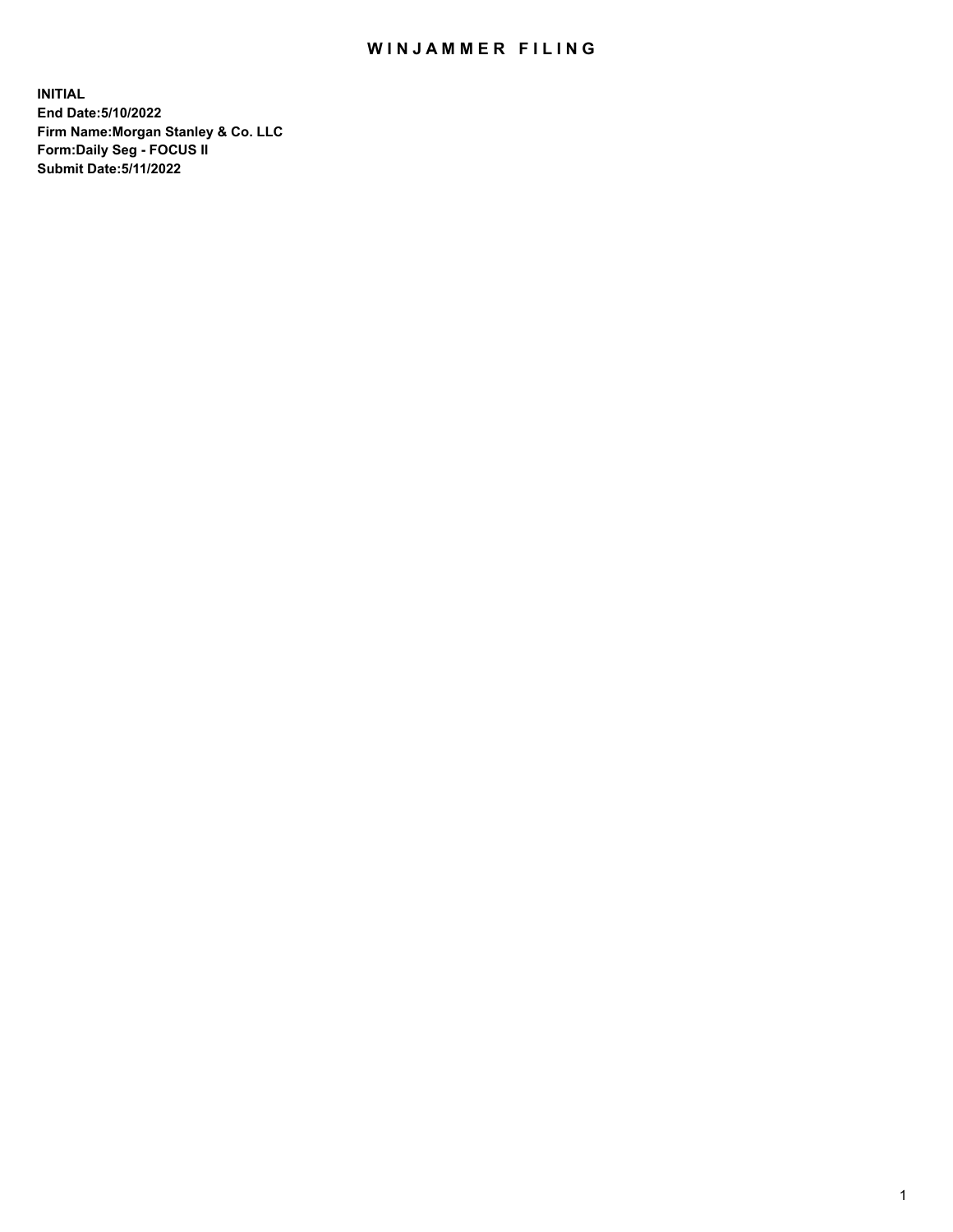**INITIAL End Date:5/10/2022 Firm Name:Morgan Stanley & Co. LLC Form:Daily Seg - FOCUS II Submit Date:5/11/2022 Daily Segregation - Cover Page**

| Name of Company                                                                                                                                                                                                                                                                                                               | Morgan Stanley & Co. LLC                               |
|-------------------------------------------------------------------------------------------------------------------------------------------------------------------------------------------------------------------------------------------------------------------------------------------------------------------------------|--------------------------------------------------------|
| <b>Contact Name</b>                                                                                                                                                                                                                                                                                                           | <b>Ikram Shah</b>                                      |
| <b>Contact Phone Number</b>                                                                                                                                                                                                                                                                                                   | 212-276-0963                                           |
| <b>Contact Email Address</b>                                                                                                                                                                                                                                                                                                  | Ikram.shah@morganstanley.com                           |
| FCM's Customer Segregated Funds Residual Interest Target (choose one):<br>a. Minimum dollar amount: ; or<br>b. Minimum percentage of customer segregated funds required:% ; or<br>c. Dollar amount range between: and; or<br>d. Percentage range of customer segregated funds required between:% and%.                        | 235,000,000<br><u>0</u><br><u>00</u><br>0 <sup>0</sup> |
| FCM's Customer Secured Amount Funds Residual Interest Target (choose one):<br>a. Minimum dollar amount: ; or<br>b. Minimum percentage of customer secured funds required:%; or<br>c. Dollar amount range between: and; or<br>d. Percentage range of customer secured funds required between:% and%.                           | 140,000,000<br><u>0</u><br><u>00</u><br>0 <sub>0</sub> |
| FCM's Cleared Swaps Customer Collateral Residual Interest Target (choose one):<br>a. Minimum dollar amount: ; or<br>b. Minimum percentage of cleared swaps customer collateral required:%; or<br>c. Dollar amount range between: and; or<br>d. Percentage range of cleared swaps customer collateral required between:% and%. | 92,000,000<br><u>0</u><br>0 Q<br>00                    |

Attach supporting documents CH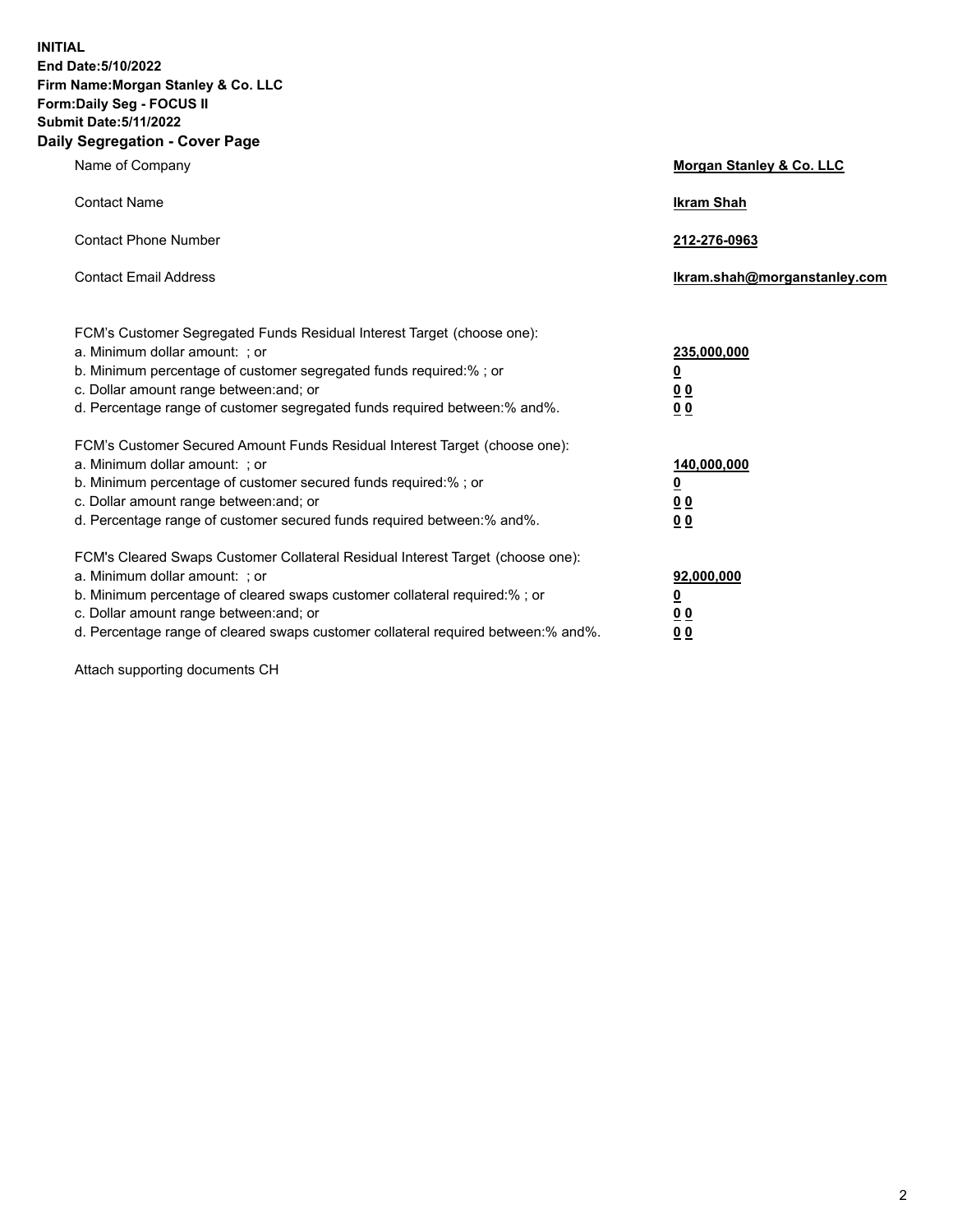## **INITIAL End Date:5/10/2022 Firm Name:Morgan Stanley & Co. LLC Form:Daily Seg - FOCUS II Submit Date:5/11/2022 Daily Segregation - Secured Amounts**

Foreign Futures and Foreign Options Secured Amounts Amount required to be set aside pursuant to law, rule or regulation of a foreign government or a rule of a self-regulatory organization authorized thereunder

- 1. Net ledger balance Foreign Futures and Foreign Option Trading All Customers A. Cash **5,842,248,438** [7315]
	- B. Securities (at market) **2,640,249,002** [7317]
- 2. Net unrealized profit (loss) in open futures contracts traded on a foreign board of trade **443,246,395** [7325]
- 3. Exchange traded options
	- a. Market value of open option contracts purchased on a foreign board of trade **42,555,448** [7335]
	- b. Market value of open contracts granted (sold) on a foreign board of trade **-26,907,050** [7337]
- 4. Net equity (deficit) (add lines 1. 2. and 3.) **8,941,392,233** [7345]
- 5. Account liquidating to a deficit and account with a debit balances gross amount **229,259,163** [7351] Less: amount offset by customer owned securities **-223,987,691** [7352] **5,271,472**
- 6. Amount required to be set aside as the secured amount Net Liquidating Equity Method (add lines 4 and 5)
- 7. Greater of amount required to be set aside pursuant to foreign jurisdiction (above) or line 6.

## FUNDS DEPOSITED IN SEPARATE REGULATION 30.7 ACCOUNTS

- 1. Cash in banks
	- A. Banks located in the United States **629,256,981** [7500]
	- B. Other banks qualified under Regulation 30.7 **397,556,164** [7520] **1,026,813,145**
- 2. Securities
	- A. In safekeeping with banks located in the United States **1,503,369,086** [7540]
	- B. In safekeeping with other banks qualified under Regulation 30.7 **93,300,925** [7560] **1,596,670,011**
- 3. Equities with registered futures commission merchants
	-
	- B. Securities **0** [7590]
	- C. Unrealized gain (loss) on open futures contracts **4,426,133** [7600]
	- D. Value of long option contracts **0** [7610]
	- E. Value of short option contracts **0** [7615] **34,169,118** [7620]
- 4. Amounts held by clearing organizations of foreign boards of trade
	-
	- B. Securities **0** [7650]
	- C. Amount due to (from) clearing organization daily variation **0** [7660]
	- D. Value of long option contracts **0** [7670]
	- E. Value of short option contracts **0** [7675] **0** [7680]
- 5. Amounts held by members of foreign boards of trade
	-
	-
	- C. Unrealized gain (loss) on open futures contracts **438,820,262** [7720]
	- D. Value of long option contracts **42,555,448** [7730]
	- E. Value of short option contracts **-26,907,050** [7735] **6,540,550,379**
- 6. Amounts with other depositories designated by a foreign board of trade **0** [7760]
- 7. Segregated funds on hand **0** [7765]
- 8. Total funds in separate section 30.7 accounts **9,198,202,653** [7770]
- 9. Excess (deficiency) Set Aside for Secured Amount (subtract line 7 Secured Statement Page 1 from Line 8)
- 10. Management Target Amount for Excess funds in separate section 30.7 accounts **140,000,000** [7780]
- 11. Excess (deficiency) funds in separate 30.7 accounts over (under) Management Target **111,538,948** [7785]

**0** [7305]

[7354] **8,946,663,705** [7355]

**8,946,663,705** [7360]

[7530]

[7570]

A. Cash **29,742,985** [7580]

A. Cash **0** [7640]

 A. Cash **5,042,502,727** [7700] B. Securities **1,043,578,992** [7710] [7740] **251,538,948** [7380]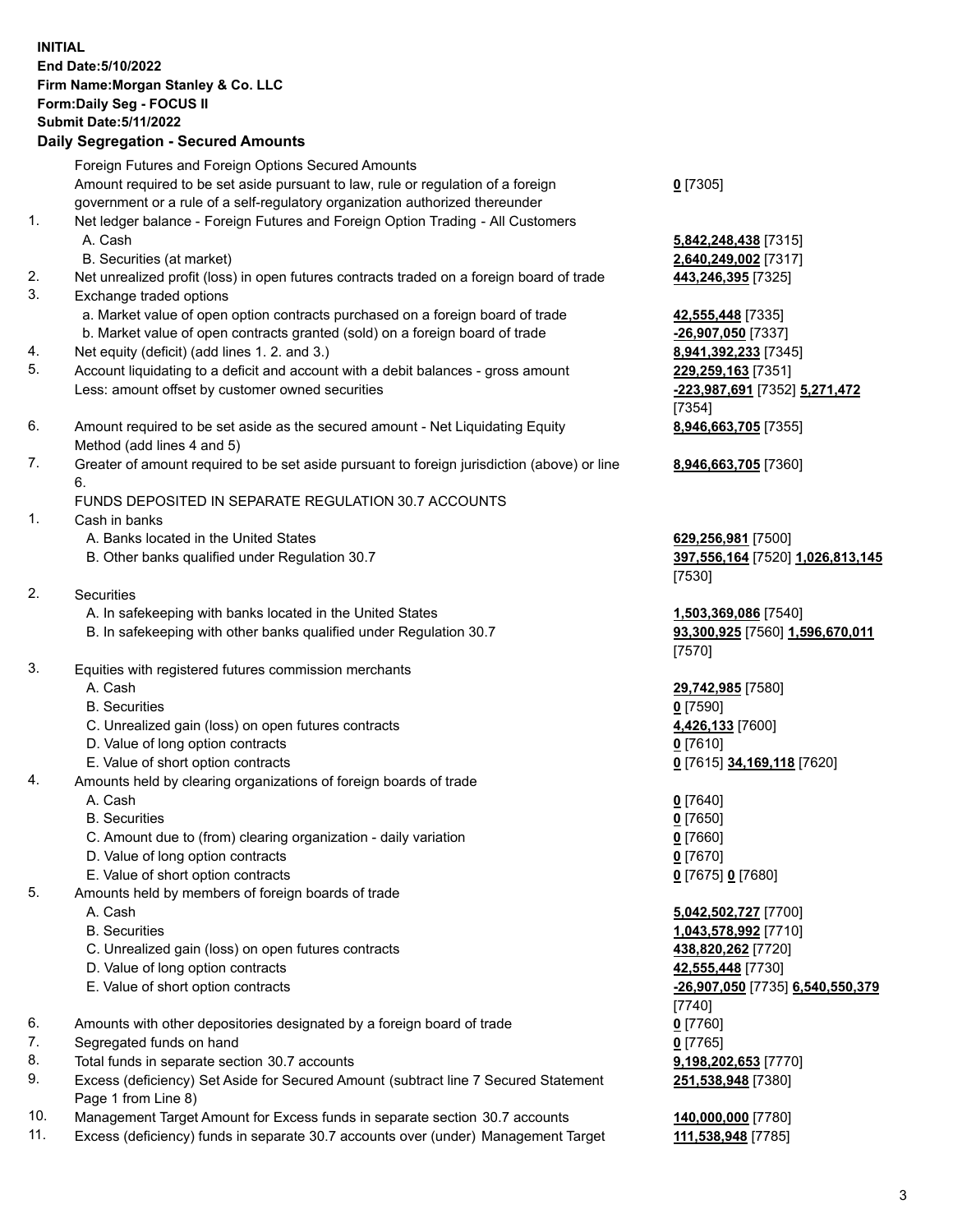**INITIAL End Date:5/10/2022 Firm Name:Morgan Stanley & Co. LLC Form:Daily Seg - FOCUS II Submit Date:5/11/2022 Daily Segregation - Segregation Statement** SEGREGATION REQUIREMENTS(Section 4d(2) of the CEAct) 1. Net ledger balance A. Cash **24,527,727,459** [7010] B. Securities (at market) **9,134,480,376** [7020] 2. Net unrealized profit (loss) in open futures contracts traded on a contract market **-5,799,136,107** [7030] 3. Exchange traded options A. Add market value of open option contracts purchased on a contract market **2,758,888,497** [7032] B. Deduct market value of open option contracts granted (sold) on a contract market **-2,183,245,471** [7033] 4. Net equity (deficit) (add lines 1, 2 and 3) **28,438,714,754** [7040] 5. Accounts liquidating to a deficit and accounts with debit balances - gross amount **654,253,465** [7045] Less: amount offset by customer securities **-645,650,367** [7047] **8,603,098** [7050] 6. Amount required to be segregated (add lines 4 and 5) **28,447,317,852** [7060] FUNDS IN SEGREGATED ACCOUNTS 7. Deposited in segregated funds bank accounts A. Cash **4,238,559,756** [7070] B. Securities representing investments of customers' funds (at market) **0** [7080] C. Securities held for particular customers or option customers in lieu of cash (at market) **3,388,136,749** [7090] 8. Margins on deposit with derivatives clearing organizations of contract markets A. Cash **14,836,814,867** [7100] B. Securities representing investments of customers' funds (at market) **0** [7110] C. Securities held for particular customers or option customers in lieu of cash (at market) **5,590,883,657** [7120] 9. Net settlement from (to) derivatives clearing organizations of contract markets **27,504,627** [7130] 10. Exchange traded options A. Value of open long option contracts **2,758,888,497** [7132] B. Value of open short option contracts **-2,183,245,471** [7133] 11. Net equities with other FCMs A. Net liquidating equity **20,407,188** [7140] B. Securities representing investments of customers' funds (at market) **0** [7160] C. Securities held for particular customers or option customers in lieu of cash (at market) **0** [7170] 12. Segregated funds on hand **155,459,970** [7150] 13. Total amount in segregation (add lines 7 through 12) **28,833,409,840** [7180] 14. Excess (deficiency) funds in segregation (subtract line 6 from line 13) **386,091,988** [7190] 15. Management Target Amount for Excess funds in segregation **235,000,000** [7194]

16. Excess (deficiency) funds in segregation over (under) Management Target Amount Excess

**151,091,988** [7198]